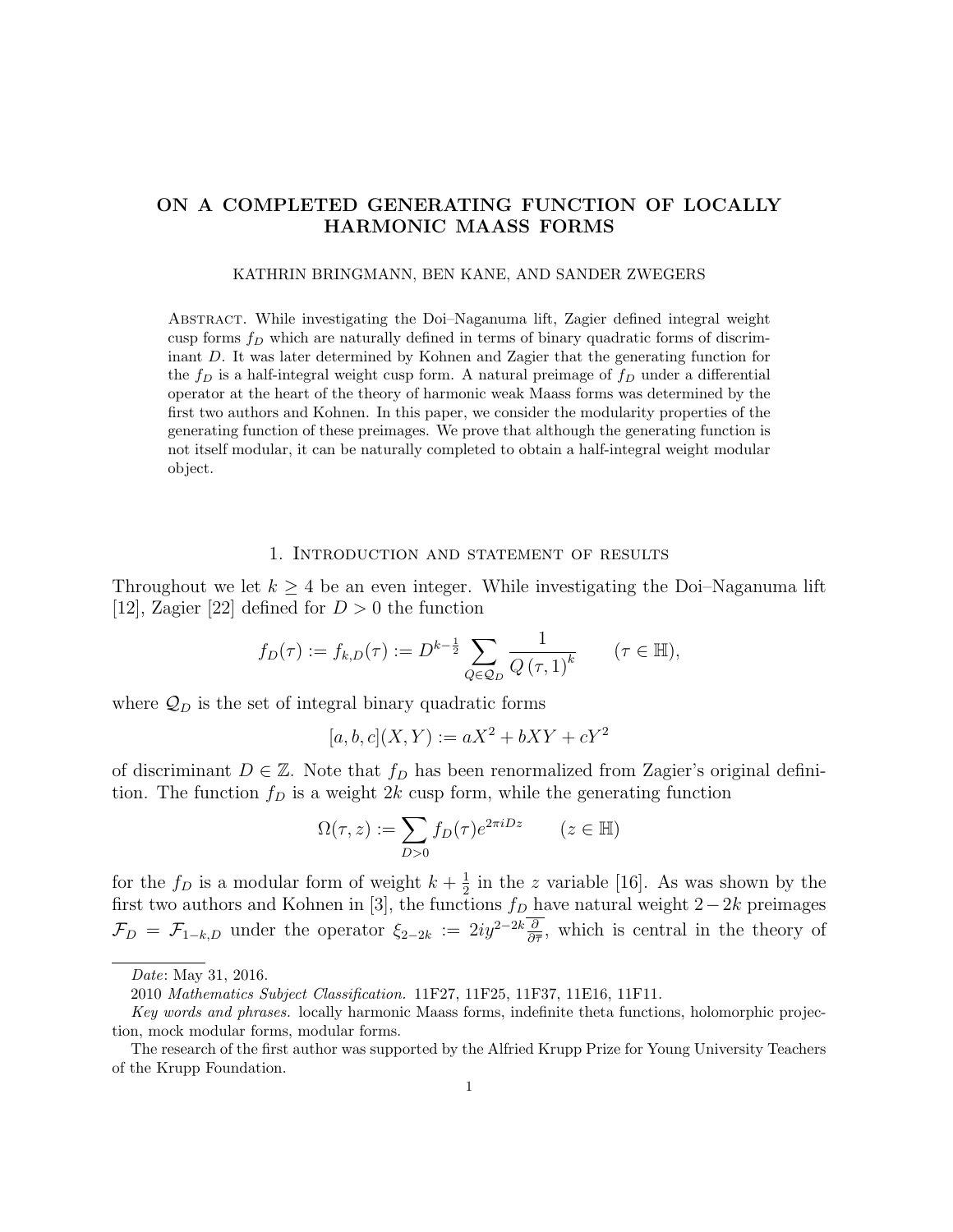harmonic weak Maass forms. In this paper we investigate the modularity properties of the generating function

$$
\Psi\left(\tau,z\right) := \sum_{D>0} \mathcal{F}_D\left(\tau\right) e^{2\pi i D z}.
$$

In [3], it was shown that  $\mathcal{F}_D$  exhibits discontinuities along the geodesics defined by

$$
E_D := \{ \tau = x + iy \in \mathbb{H} : \exists a, b, c \in \mathbb{Z}, \ b^2 - 4ac = D, \ a|\tau|^2 + bx + c = 0 \}.
$$

Hence, as a function of  $\tau$ , the set of discontinuities of  $\Psi$  is dense in the upper half plane. Nonetheless, the function is still well defined at each point  $\tau \in \mathbb{H}$  and we investigate the modularity property of  $\Psi$  as a function of z whenever  $\tau$  is fixed. However, unlike in the case of  $\Omega$ ,  $\Psi$  is not itself modular, but may be naturally completed to a function which is modular of weight  $\frac{3}{2} - k$  as a function of z. This mirrors the mock theta functions of Ramanujan, which are themselves holomorphic but may be completed to nonholomorphic modular objects called harmonic weak Maass forms. The mock theta functions are in a class of functions called mock modular forms, which have naturally appeared in a variety of applications. Their benefit has been observed in the areas of partition theory (for example  $[1, 2, 4, 5, 7]$ , Zagier's duality  $[25]$  (for example  $[6]$ ), and derivatives of L-functions (for example [10, 11]). To give another example, they have also recently appeared in Eguchi, Ooguri, and Tachikawa's [13] investigation of moonshine for the largest Mathieu group  $M_{24}$ . For a good overview of mock modular forms, see [18] and [27].

We now return to the properties of the functions  $\mathcal{F}_D$ . In addition to being natural preimages of the functions  $f_D$ , the  $\mathcal{F}_D$  are furthermore locally harmonic Maass forms. Such functions satisfy weight  $2 - 2k$  modularity and are annihilated (away from a certain set of measure zero) by the weight  $2 - 2k$  hyperbolic Laplacian

$$
\Delta_{2-2k} := -y^2 \left( \frac{\partial^2}{\partial x^2} + \frac{\partial^2}{\partial y^2} \right) + i (2 - 2k) y \left( \frac{\partial}{\partial x} + i \frac{\partial}{\partial y} \right) \qquad (\tau = x + iy).
$$

Denoting for  $Q = [a, b, c] \in \mathcal{Q}_D$ 

$$
Q_{\tau} := \frac{1}{y} \left( a|\tau|^2 + bx + c \right),
$$

the functions  $\mathcal{F}_D$  are explicitly defined by

$$
\mathcal{F}_D(\tau) := \frac{2}{\beta\left(k-\frac{1}{2},\frac{1}{2}\right)} \sum_{Q \in \mathcal{Q}_D} \text{sgn}\left(Q_\tau\right) Q\left(\tau,1\right)^{k-1} \psi_k\left(\frac{D y^2}{\left|Q\left(\tau,1\right)\right|^2}\right).
$$

Here we use the convention  $sgn(0) = 0$  and

$$
\psi_k(v) := \frac{1}{2}\beta\left(v;k-\frac{1}{2},\frac{1}{2}\right)
$$

is a special value of the incomplete  $\beta$ -function, which is given for  $s, w \in \mathbb{C}$  satisfying Re(s),  $\text{Re}(w) > 0$  by

$$
\beta(v;s,w) := \int_0^v t^{s-1} (1-t)^{w-1} dt.
$$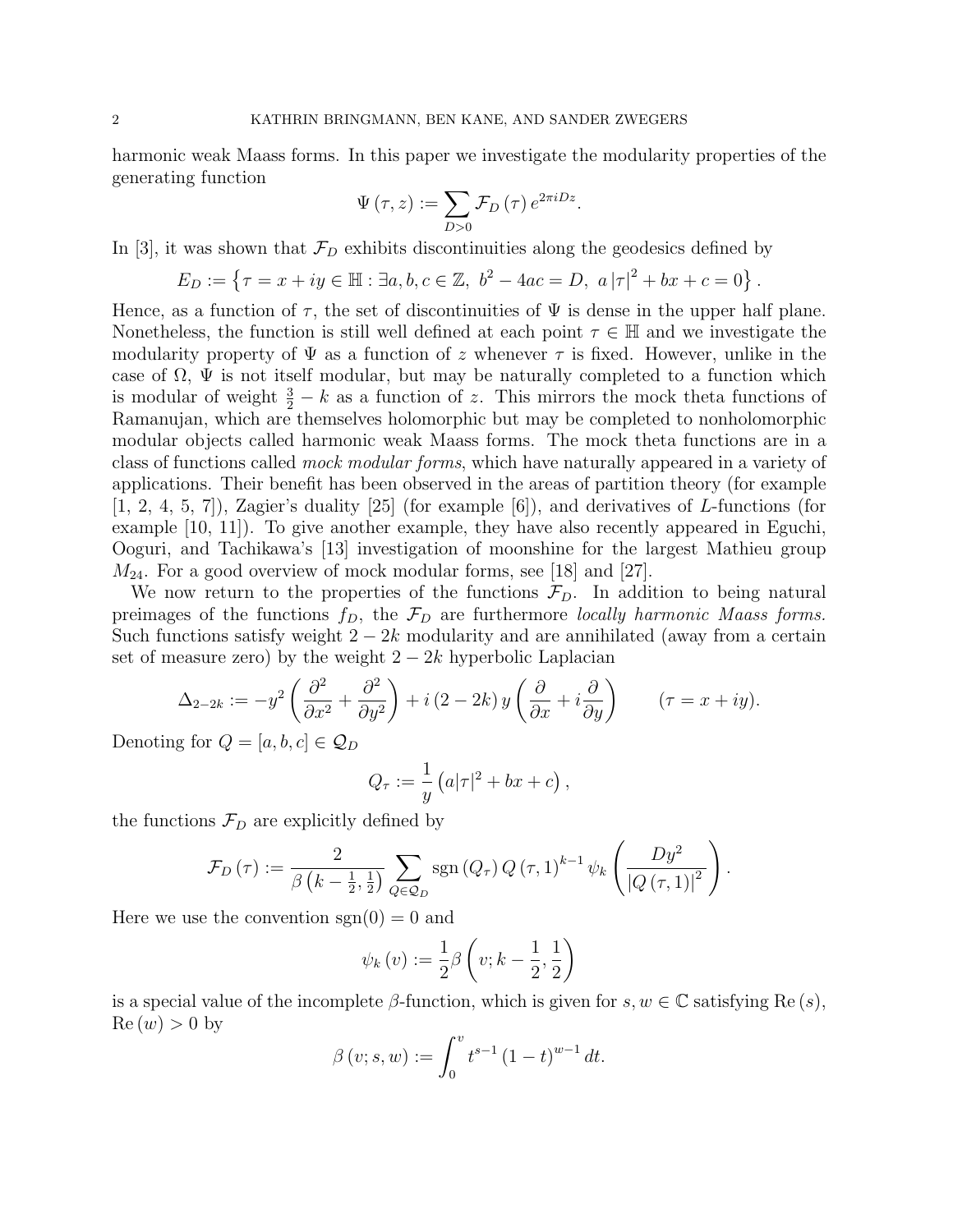Moreover, for  $\text{Re}(s), \text{Re}(w) > 0$ , we denote  $\beta(s, w) := \beta(1, s, w)$ . Note that we have renormalized the definition of  $\mathcal{F}_D$  given in [3].

To complete  $\Psi$ , we define for  $D \in \mathbb{Z}$ 

$$
(1.1) \qquad \mathcal{G}_D\left(v;\tau\right) := -\frac{1}{\sqrt{\pi}} \sum_{Q \in \mathcal{Q}_D} \text{sgn}\left(Q_\tau\right) Q\left(\tau,1\right)^{k-1} \Gamma\left(\frac{1}{2}; 4\pi Q_\tau^2 v\right) \qquad (z = u + iv),
$$

where

$$
\Gamma(s; w) := \int_{w}^{\infty} t^{s-1} e^{-t} dt \qquad (w > 0, \ s \in \mathbb{C})
$$

is the incomplete gamma function. We denote the generating function for the  $\mathcal{G}_D$  by

$$
\Psi^*(\tau, z) := \sum_{D \in \mathbb{Z}} \mathcal{G}_D(v; \tau) e^{2\pi i D z}.
$$

We then define the completion of  $\Psi$  by

(1.2) 
$$
\widehat{\Psi}(\tau,z) := \Psi(\tau,z) + \Psi^*(\tau,z).
$$

Note that, as a function of  $\tau$ , the function  $-\mathcal{G}_D$  exhibits the same singularities as  $\mathcal{F}_D$ , and hence the singularities vanish when summing them together. As a result, the function  $\hat{\Psi}$  is real analytic in both variables. To state the modularity properties of  $\hat{\Psi}$ , we set for  $\kappa \in \frac{1}{2}$  $\frac{1}{2}\mathbb{Z}$ 

$$
\Gamma := \begin{cases} \operatorname{SL}_2(\mathbb{Z}) & \text{if } \kappa \in \mathbb{Z}, \\ \Gamma_0(4) & \text{if } \kappa \in \frac{1}{2}\mathbb{Z} \setminus \mathbb{Z}. \end{cases}
$$

Let  $\mathfrak{M}_{\kappa}$  denote the space of real analytic functions  $f : \mathbb{H} \to \mathbb{C}$  satisfying weight  $\kappa \in \frac{1}{2}$  $\frac{1}{2}\mathbb{Z}$ modularity for Γ, with the additional restriction that f is in Kohnen's plus space whenever  $\kappa \in \frac{1}{2}$  $\frac{1}{2}\mathbb{Z}\setminus\mathbb{Z}$ . For a formal definition of Kohnen's plus space, see the comments preceding Lemma 2.2.

**Theorem 1.1.** As a function of z,  $\Psi(\tau, z)$  is an element of  $\mathfrak{M}_{k+\frac{1}{2}}$ , while as a function of  $\tau$  it is an element of  $\mathfrak{M}_{2-2k}$ .

#### Remarks.

- (1) One can show that, as a function of z,  $\hat{\Psi}$  satisfies the growth conditions of a cusp form, i.e.,  $v^{\frac{k}{2}+\frac{1}{4}}|\hat{\Psi}(\tau,z)|$  is bounded on H. However, the corresponding growth condition in  $\tau$  is not satisfied by  $\Psi$ .
- (2) Since the functions  $\mathcal{F}_D$  exhibit discontinuities along certain geodesics, it is somewhat surprising that  $\hat{\Psi}$  is real analytic in  $\tau$ .

The function  $\hat{\Psi}$  is furthermore naturally connected to  $\Omega$  and indefinite theta functions through the weight lowering operator  $L_w := \text{Im}(w)^2 \frac{\partial}{\partial \bar{v}}$  $\frac{\partial}{\partial w}$ , which sends functions satisfying weight  $\kappa$  modularity to functions which satisfy weight  $\kappa-2$  modularity. The theta functions we require are

$$
\Theta_1(\tau, z) := iv^{\frac{3}{2}} \sum_{\substack{D \in \mathbb{Z} \\ Q \in \mathcal{Q}_D}} Q(\tau, 1)^{k-1} Q_\tau e^{-4\pi Q_\tau^2 v} e^{2\pi i D z}
$$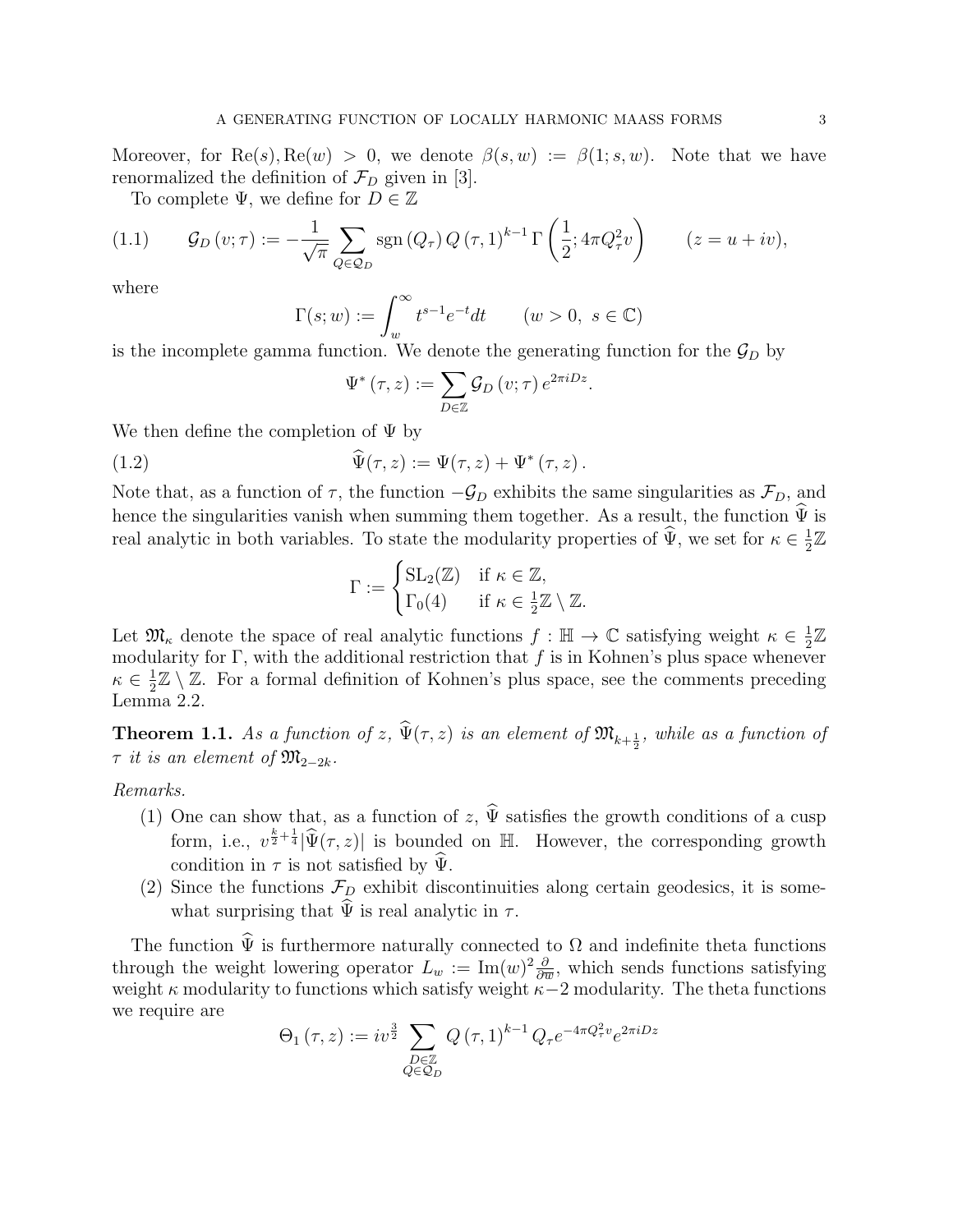and (the projection into Kohnen's plus space of) Shintani's [19] (non-holomorphic) classical theta kernel

$$
\Theta_2(\tau, z) := 2iv^{\frac{1}{2}}y^{-2k} \sum_{\substack{D \in \mathbb{Z} \\ Q \in \mathcal{Q}_D}} Q(\tau, 1)^k e^{-4\pi Q_\tau^2 v} e^{2\pi i D z}
$$

.

Although these two theta functions have known modularity properties, we supply direct proofs of this modularity in Lemma 2.2 as a convenience to the reader. Specifically, the function  $\Theta_1(\tau,z)$  is a weight  $k-\frac{3}{2}$  $\frac{3}{2}$  indefinite theta function for  $\Gamma_0(4)$  in Kohnen's plus space in z and satisfies weight  $2 - 2k$  modularity for  $SL_2(\mathbb{Z})$  in  $\tau$ . The function  $\Theta_2(-\overline{\tau}, z)$ is a weight  $k+\frac{1}{2}$  $\frac{1}{2}$  indefinite theta function for  $\Gamma_0(4)$  in Kohnen's plus space in z and satisfies weight 2k modularity for  $SL_2(\mathbb{Z})$  in  $\tau$ .

#### Theorem 1.2.

(1) The image of the function  $\widehat{\Psi}$  under the lowering operator in z equals

(1.3) 
$$
L_z\left(\widehat{\Psi}\left(\tau,z\right)\right) = \Theta_1\left(\tau,z\right).
$$

(2) The image of the function  $\widehat{\Psi}$  under the ξ-operator in  $\tau$  equals

(1.4) 
$$
\xi_{2-2k,\tau}\left(\widehat{\Psi}(\tau,z)\right) = 2i\left(\Theta_2(-\overline{\tau},-\overline{z}) - \frac{i}{\beta\left(k-\frac{1}{2},\frac{1}{2}\right)}\Omega_k(\tau,-\overline{z})\right)
$$

Remark. Bruinier, Funke, and Imamoglu communicated to us that they obtained analogous results to our Theorems 1.1 and 1.2 for the case  $k = 0$  [9]. Their approach is based on extending the theta lift considered in [8] to meromorphic modular functions.

The paper is organized as follows. In Section 2 we use a theorem of Vignéras  $[21]$  to supply a direct proof of the modularity of  $\Theta_1$  and  $\Theta_2$ . Section 3 is devoted to holomorphic projection, which is a key ingredient in the proof of Theorem 1.1. Section 4 is centered around the convergence of  $\hat{\Psi}$  and its real analyticity. The modularity of  $\hat{\Psi}$  is established in Section 5.

#### Acknowledgements

The authors thank the referee for many helpful comments.

### 2. Indefinite theta functions

For  $\kappa \in \frac{1}{2}$  $\frac{1}{2}\mathbb{Z}$ , a finite index subgroup  $\Gamma \subseteq SL_2(\mathbb{Z})$ , and a character  $\chi$ , we say that a function  $f: \mathbb{H} \to \mathbb{C}$  is modular of weight  $\kappa$  for  $\Gamma$  with character  $\chi$  if for every  $M = \begin{pmatrix} \alpha & \beta \\ \gamma & \delta \end{pmatrix} \in \Gamma$  one has  $f|_{\kappa}M = \chi(\delta) f$ . Here  $|_{\kappa}$  is the usual weight  $\kappa$  slash operator.

To show the modularity of the indefinite theta functions which we encounter in this  $\sum_{i=1}^n w_i \frac{\partial}{\partial u}$ paper, we will employ a result of Vignéras [21]. For this, we define the Euler operator  $E :=$  $\frac{\partial}{\partial w_i}$ . As usual, we denote the Gram matrix associated to a nondegenerate quadratic form q on  $\mathbb{R}^n$  by A. The Laplacian associated to q is then defined by  $\Delta := \langle \frac{\partial}{\partial w}, A^{-1} \frac{\partial}{\partial w} \rangle$ . Here  $\langle \cdot, \cdot \rangle$  denotes the usual inner product on  $\mathbb{R}^n$ .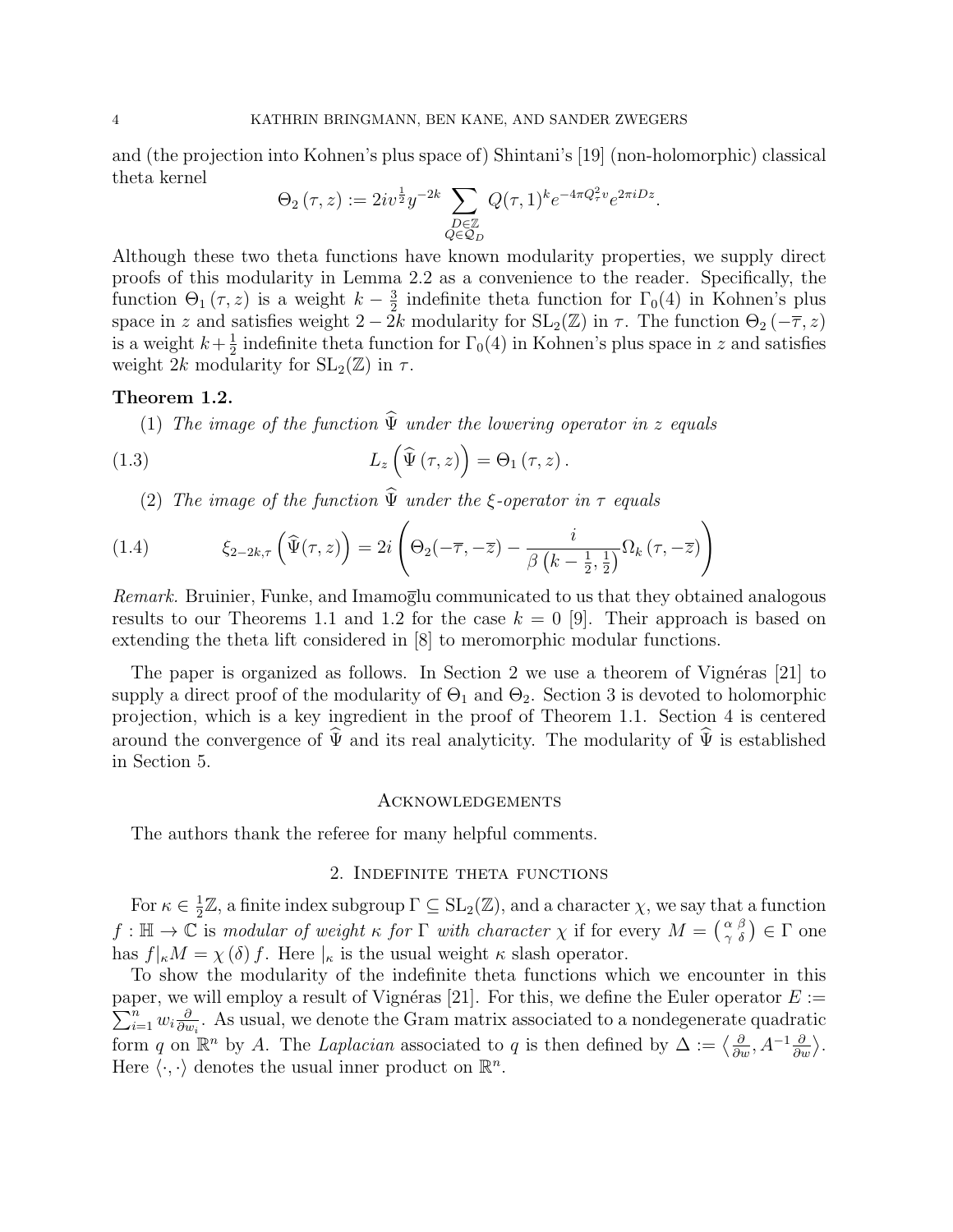**Theorem 2.1** (Vignéras). Suppose that  $n \in \mathbb{N}$ , q is a nondegenerate quadratic form on  $\mathbb{R}^n$ ,  $L \subset \mathbb{R}^n$  is a lattice on which q takes integer values, and  $p : \mathbb{R}^n \to \mathbb{C}$  is a function satisfying the following conditions:

- (i) The function  $f(w) := p(w)e^{-2\pi q(w)}$  times any polynomial of degree at most 2 and all partial derivatives of f of order at most 2 are elements of  $L^2(\mathbb{R}^n) \cap L^1(\mathbb{R}^n)$ .
- (ii) For some  $\lambda \in \mathbb{Z}$ , the function p satisfies

$$
\left(E - \frac{\Delta}{4\pi}\right)p = \lambda p.
$$

Then the indefinite theta function

$$
v^{-\frac{\lambda}{2}} \sum_{w \in L} p\left(w\sqrt{v}\right) e^{2\pi i q(w)z}
$$

is modular of weight  $\lambda + \frac{n}{2}$  $\frac{n}{2}$  for  $\Gamma_0(N)$  and character  $\chi \cdot \chi^{\lambda}_{-4}$ , where N and  $\chi$  are the level and character of q and  $\chi_{-4}$  is the unique primitive Dirichlet character of conductor 4.

We use Theorem 2.1 to show the modularity of the theta functions  $\Theta_1$  and  $\Theta_2$ . To state the modularity, recall that  $\mathfrak{M}_{\kappa}$  denotes the space of real analytic functions  $f : \mathbb{H} \to \mathbb{C}$ satisfying weight  $\kappa \in \frac{1}{2}$  $\frac{1}{2}\mathbb{Z}$  modularity for  $\Gamma$ , with the additional restriction that f is in Kohnen's plus space whenever  $\kappa \in \frac{1}{2}$  $\frac{1}{2}\mathbb{Z} \setminus \mathbb{Z}$ . Here we say that a function satisfying weight  $\ell + \frac{1}{2}$  modularity is an element of Kohnen's plus space if its Fourier expansion has the shape

$$
\sum_{(-1)^{\ell}n\equiv 0,1\pmod{4}}a_n(v)e^{2\pi i nz}
$$

.

.

#### Lemma 2.2.

- (1) As a function of  $z$ ,  $\Theta_1(\tau, z) \in \mathfrak{M}_{k-\frac{3}{2}}$ . Furthermore, as a function of  $\tau$ ,  $\Theta_1(\tau, z) \in$  $\mathfrak{M}_{2-2k}$ .
- (2) As a function of  $z$ ,  $\Theta_2(-\overline{\tau},z) \in \mathfrak{M}_{k+\frac{1}{2}}$ . As a function of  $\tau$ ,  $\Theta_2(-\overline{\tau},z) \in \mathfrak{M}_{2k}$ .

Proof. Since the proofs are entirely analogous, we only show part (1). To prove the modularity in z, we use Theorem 2.1 with  $q(a, b, c) = b^2 - 4ac$ ,  $L = \mathbb{Z}^3$ , and

$$
p(a, b, c) = Q_{\tau} Q(\tau, 1)^{k-1} e^{-4\pi Q_{\tau}^2}
$$

One sees directly that

$$
p(\sqrt{v}a, \sqrt{v}b, \sqrt{v}c) = v^{\frac{k}{2}}Q_{\tau}Q(\tau, 1)^{k-1}e^{-4\pi Q_{\tau}^2 v}.
$$

We next note that

(2.1)  $|Q(\tau, 1)|^2 = Q_\tau^2 y^2 + D y^2.$ 

It is then straightforward to show that

(2.2) 
$$
D + 2Q_{\tau}^{2} = \frac{2}{y^{2}} |Q(\tau, 1)|^{2} - D
$$

is positive definite. From this, one can easily verify that condition (i) of Theorem 2.1 is satisfied.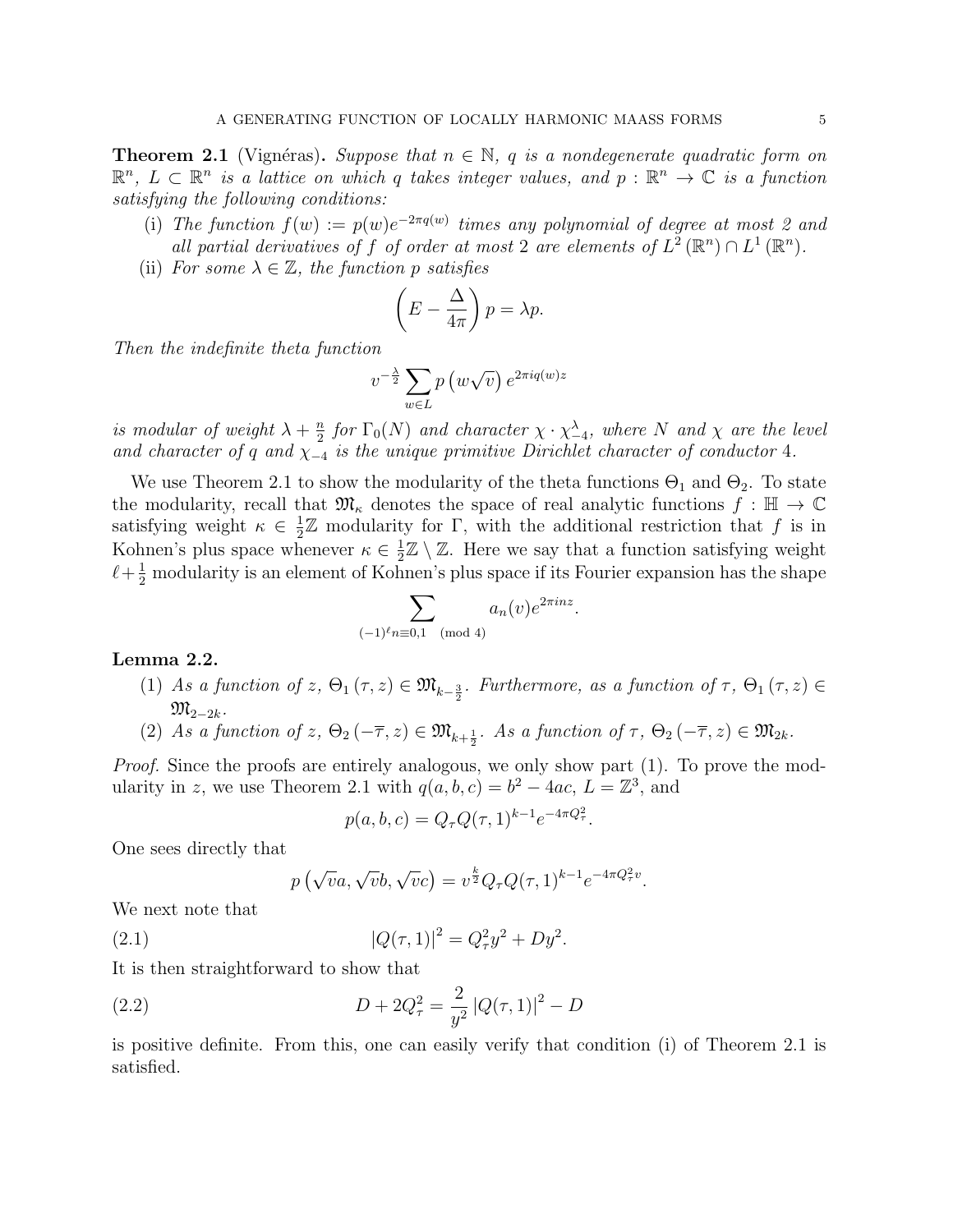A straightforward calculation yields

$$
E(p(a, b, c)) = (k - 8\pi Q_{\tau}^{2}) p(a, b, c)
$$

and

$$
\Delta(p(a, b, c)) = 4\pi (3 - 8\pi Q_{\tau}^{2}) p(a, b, c).
$$

Thus  $\lambda = k - 3$  in Theorem 2.1. This gives that  $\Theta_1(\tau, z)$  is an indefinite theta function of weight  $k-\frac{3}{2}$  $\frac{3}{2}$  for  $\Gamma_0(4)$ . Since  $k-2$  is even, one sees that the plus space condition is clearly satisfied for  $\Theta_1$ .

To prove the modularity in the  $\tau$  variable, we directly apply translation and inversion. By making the change of variables  $b \to b + 2a$  and  $c \to a + b + c$ , one sees by term by term comparison that

$$
\Theta_{1}(\tau+1,z)=\Theta_{1}(\tau,z).
$$

Similarly, the change of variables  $a \to c$ ,  $b \to -b$ , and  $c \to a$  implies that

$$
\Theta_1\left(-\frac{1}{\tau},z\right) = \tau^{2-2k}\Theta_1(\tau,z).
$$

#### 3. Holomorphic projection

In this section we introduce the holomorphic projection operator and investigate some of its basic properties. In the integer weight case, these properties were first proven by Sturm [20] and a good overview may be found in Appendix C of [24]. For a translation invariant function  $f : \mathbb{H} \to \mathbb{C}$  we write its Fourier expansion as

(3.1) 
$$
f(z) = \sum_{r \in \mathbb{Z}} c_r(v)e^{2\pi irz}.
$$

We formally define the *weight*  $\kappa$  *holomorphic projection of*  $f$  by

$$
\pi_{\kappa}(f)(z) := \pi_{\kappa,z}(f)(z) := \sum_{r \in \mathbb{N}} c_r e^{2\pi irz},
$$

where

(3.2) 
$$
c_r := \frac{(4\pi r)^{\kappa - 1}}{\Gamma(\kappa - 1)} \int_0^\infty c_r(t) e^{-4\pi rt} t^{\kappa - 2} dt.
$$

Here  $\Gamma(s)$  is the usual gamma function.

It is useful to have the following reformulation of the holomorphic projection operator.

**Lemma 3.1.** If  $f : \mathbb{H} \to \mathbb{C}$  is a translation invariant function, then

(3.3) 
$$
\pi_{\kappa}(f)(z) = \frac{(\kappa - 1)(2i)^{\kappa}}{4\pi} \int_{\mathbb{H}} \frac{f(\tau)y^{\kappa}}{(z - \overline{\tau})^{\kappa}} \frac{dxdy}{y^2},
$$

for every  $1 < \kappa \in \frac{1}{2}$  $\frac{1}{2}\mathbb{Z}$  for which the right hand side of (3.3) converges absolutely.

Remark. In the case that  $\kappa \in \mathbb{Z}$ , the integral in Lemma 3.1 appears in the proof of the trace formula for the Hecke operators established in [23].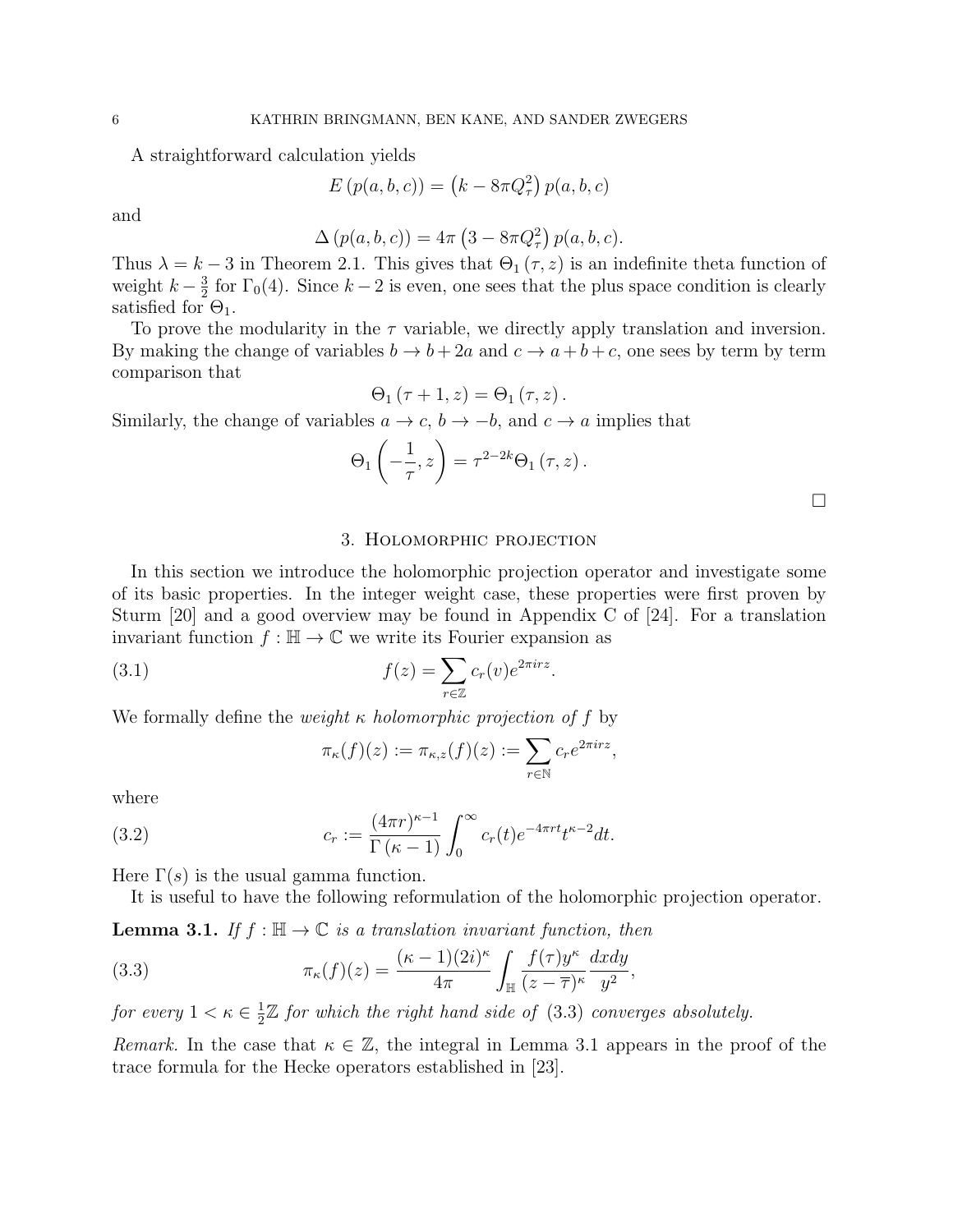*Proof.* Using the fact that f is translation invariant, we rewrite the integral on the right hand side of (3.3) as

$$
\int_0^\infty y^{\kappa-2} \int_0^1 f(x+iy) \sum_{n \in \mathbb{Z}} \frac{1}{(z-x+iy+n)^\kappa} dx dy.
$$

After inserting the Fourier expansion of  $f$ , the result follows by a special case of the Lipschitz summation formula [17], which yields

$$
\sum_{n\in\mathbb{Z}}\frac{1}{(w+n)^{\kappa}}=\frac{(-2\pi i)^{\kappa}}{\Gamma(\kappa)}\sum_{n\in\mathbb{N}}n^{\kappa-1}e^{2\pi inw} \qquad (w\in\mathbb{H}).
$$

We henceforth extend the definition of the holomorphic projection operator to be the right hand side of  $(3.3)$  for every (not necessarily translation invariant) function f for which the integral converges absolutely. Note that the image of any such function is clearly holomorphic by either definition of the holomorphic projection operator. Indeed, the holomorphic projection operator acts trivially on holomorphic functions.

**Lemma 3.2.** If  $f : \mathbb{H} \to \mathbb{C}$  is holomorphic and the right hand side of (3.3) converges absolutely, then one has

$$
\pi_{\kappa}(f) = f.
$$

*Proof.* We follow the proof of Proposition 1 in Section 6 of [15]. We make the change of variables  $\zeta = \frac{\tau - z}{\tau - \overline{z}}$  $\frac{\tau-z}{\tau-\overline{z}}$  in (3.3) to get

$$
\pi_{\kappa}(f)(z) = \frac{\kappa - 1}{4\pi} \int_{\mathbb{H}} f(\tau) \left(\frac{2iy}{z - \overline{\tau}}\right)^{\kappa} \frac{dxdy}{y^2}
$$

$$
= \frac{\kappa - 1}{\pi} \int_{B_1} \widetilde{f}(\zeta) \left(1 - |\zeta|^2\right)^{\kappa - 2} d\zeta_1 d\zeta_2,
$$

where  $\zeta = \zeta_1 + i\zeta_2$ ,  $B_1 := \{\zeta \in \mathbb{C} \mid |\zeta| < 1\}$  and

$$
\widetilde{f}(\zeta) = (1 - \zeta)^{-\kappa} f\left(\frac{z - \zeta \overline{z}}{1 - \zeta}\right).
$$

The function  $\tilde{f}$  is holomorphic on  $B_1$  since f is holomorphic on  $\mathbb{H}$ . Using polar coordinates  $\zeta = Re^{i\vartheta}$  we get

$$
\pi_{\kappa}(f)(z) = \frac{\kappa - 1}{\pi} \int_{B_1} \widetilde{f}(\zeta) \left(1 - |\zeta|^2\right)^{\kappa - 2} d\zeta_1 d\zeta_2
$$
  
= 
$$
\frac{\kappa - 1}{\pi} \int_0^1 R \left(1 - R^2\right)^{\kappa - 2} \left(\int_0^{2\pi} \widetilde{f} \left(Re^{i\vartheta}\right) d\vartheta\right) dR.
$$

Using Cauchy's integral formula we immediately see that for  $0 \leq R < 1$ 

$$
\frac{1}{2\pi} \int_0^{2\pi} \tilde{f}\left(Re^{i\vartheta}\right) d\vartheta = \tilde{f}(0) = f(z),
$$

 $\Box$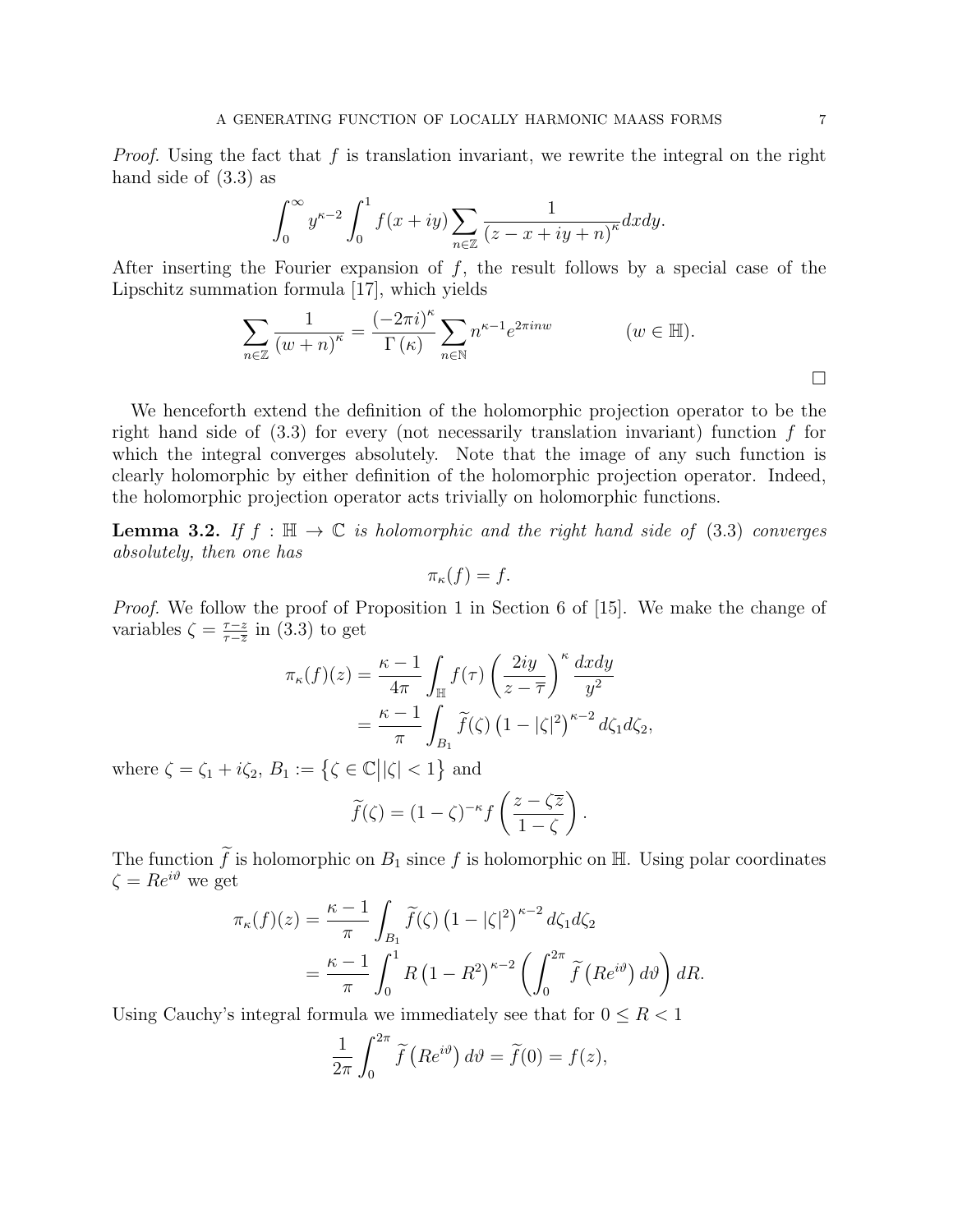and so

$$
\pi_{\kappa}(f)(z) = f(z)(\kappa - 1) \int_0^1 2R (1 - R^2)^{\kappa - 2} dR = f(z).
$$

 $\Box$ 

An easy change of variables in (3.3) immediately implies that holomorphic projection commutes with the weight  $\kappa$  slash operator.

**Lemma 3.3.** If the right hand side of (3.3) converges absolutely for  $\kappa \in \frac{1}{2}$  $\frac{1}{2}\mathbb{Z}$ , then one has for every  $M \in SL_2(\mathbb{Z})$ 

$$
\pi_{\kappa}(f)|_{\kappa} M = \pi_{\kappa} (f|_{\kappa} M).
$$

Combining Lemmas 3.1 and 3.3 yields the following special case.

**Lemma 3.4.** If  $|f(z)|v^r$  is bounded on  $\mathbb{H}$  and  $\kappa \in \frac{1}{2}$  $\frac{1}{2}\mathbb{Z}$  satisfies  $\kappa > r + 1 > 1$ , then for every  $M \in SL_2(\mathbb{Z})$  one has

(3.4) 
$$
\pi_{\kappa}(f)|_{\kappa} M = \pi_{\kappa} (f|_{\kappa} M).
$$

Moreover,  $|\pi_{\kappa}(f)(z)| v^{r}$  is bounded on  $\mathbb{H}$ .

*Proof.* Making the change of variables  $x \to x(y+v) + u$  and then  $y \to yv$ , we may bound the integral of the absolute value by

$$
(3.5) \quad \int_0^\infty \frac{y^{\kappa-2}}{(1+y)^{\kappa-1}} \int_{-\infty}^\infty \frac{|f(xv(1+y) + u + ivy)|}{(x^2+1)^{\frac{\kappa}{2}}} dx dy
$$
  

$$
\ll v^{-r} \int_0^\infty \frac{y^{\kappa-r-2}}{(1+y)^{\kappa-1}} dy \int_0^\infty \frac{1}{(x^2+1)^{\frac{\kappa}{2}}} dx.
$$

Here we have used the assumed bound for f. The integral over x converges for  $\kappa > 1$  and the integral over y converges for  $\kappa > r + 1 > 1$ . Lemma 3.3 now yields (3.4) while (3.5) further implies that  $|\pi_{\kappa}(f)(z)| v^{r}$  is bounded on H.

The next proposition constitutes the main step used to prove the modularity of  $\widehat{\Psi}$  as a function of z claimed in Theorem 1.1.

**Proposition 3.5.** Suppose that  $f : \mathbb{H} \to \mathbb{C}$  is a translation invariant function for which  $|f(z)| v^r$  is bounded on  $\mathbb H$  and  $\kappa \in \frac{1}{2}$  $\frac{1}{2}\mathbb{Z}$  satisfies  $\kappa > r + 1 > 1$ . If  $\pi_{\kappa}(f) = 0$  and  $L_z(f)$  is modular of weight  $\kappa - 2$  for  $\Gamma \subseteq SL_2(\mathbb{Z})$ , then f is modular of weight  $\kappa$  for  $\Gamma$ .

*Proof.* Since  $L_z$  commutes with the slash operator, the modularity of  $L_z(f)$  implies that for  $M \in \Gamma$ 

$$
L_z\left(f\Big|_{\kappa}M-f\right)=L_z\left(f\right)\Big|_{\kappa-2}M-L_z\left(f\right)=0.
$$

Thus,

$$
f\Big|_{\kappa}M-f
$$

is holomorphic. Hence by Lemma 3.2 we have

$$
\pi_{\kappa}\left(f\Big|_{\kappa}M-f\right)=f\Big|_{\kappa}M-f.
$$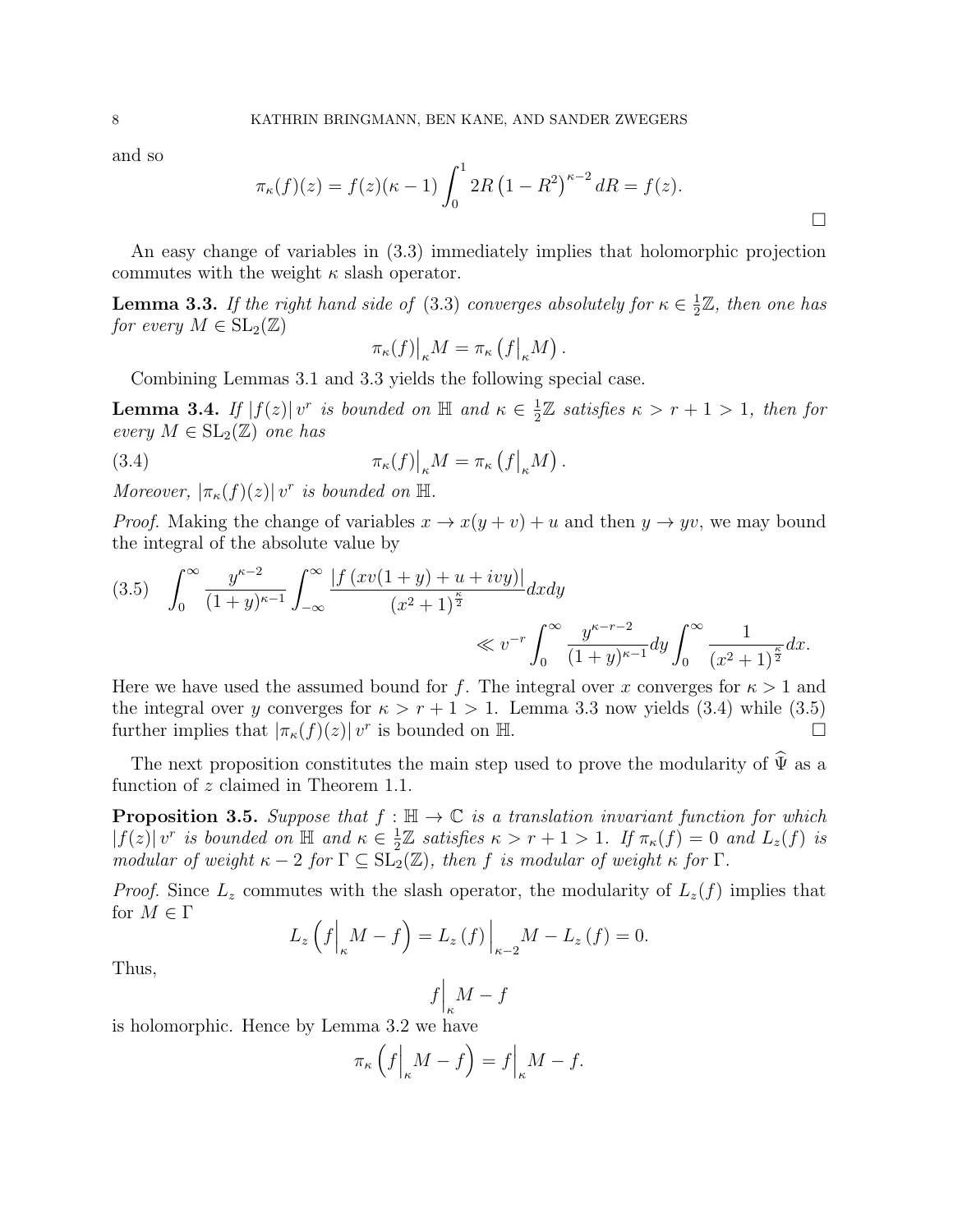However, combining Lemma 3.4 with the fact that  $\pi_{\kappa}(f) = 0$  then yields

$$
0 = \pi_{\kappa}(f) \Big|_{\kappa} M - \pi_{\kappa}(f) = \pi_{\kappa} \left( f \Big|_{\kappa} M - f \right) = f \Big|_{\kappa} M - f.
$$

# 4. CONVERGENCE AND SINGULARITIES OF  $\widehat{\Psi}$

We first prove absolute convergence of  $\hat{\Psi}$ . The following lemma proves useful for this purpose as well as providing the growth conditions necessary to apply holomorphic projection in the next section.

**Lemma 4.1.** Suppose that  $Q^+$  is a positive definite ternary quadratic form and  $v > 0$ . Then the sum

(4.1) 
$$
v^{\frac{k}{2}+1} \sum_{a,b,c \in \mathbb{Z}} \left| a\tau^2 + b\tau + c \right|^{k-1} e^{-2\pi Q^+(a,b,c)v}
$$

converges absolutely and is bounded as a function of v.

Remark. This lemma can be proven more generally with an arbitrary number of variables and an arbitrary homogeneous polynomial. Without a precise reference, we provide a proof for the special case required in this paper. The general case would follow by the same argument, but we choose to only include this case to clarify the exposition for the reader.

Proof. We first note that

$$
\left| a\tau^2 + b\tau + c \right| \ll_{\tau} |a| + |b| + |c|.
$$

Furthermore, since  $Q^+$  is positive definite, there exists a constant  $\delta > 0$  such that

$$
2\pi Q^{+}(a, b, c) \ge \delta (a^{2} + b^{2} + c^{2}).
$$

Therefore, (4.1) can be bounded by

$$
v^{\frac{k}{2}+1} \sum_{a,b,c \in \mathbb{Z}} (|a|+|b|+|c|)^{k-1} e^{-\delta(a^2+b^2+c^2)v}.
$$

By the binomial theorem, it suffices to bound sums of the type

$$
\sum_{a,b,c \in \mathbb{N}_0} a^{\ell_1} b^{\ell_2} c^{\ell_3} e^{-\delta(a^2 + b^2 + c^2)v}
$$

with  $\ell_1 + \ell_2 + \ell_3 = k - 1$ . Using Proposition 3 of [26], one obtains for  $v \to 0$ 

$$
\sum_{n \in \mathbb{N}} n^{\ell} e^{-\delta n^2 v} = v^{-\frac{\ell}{2}} \sum_{n \in \mathbb{N}} \left( n \sqrt{v} \right)^{\ell} e^{-\delta \left( n \sqrt{v} \right)^2}
$$

$$
\sim v^{-\frac{1}{2} (\ell+1)} \int_0^\infty w^\ell e^{-\delta w^2} dw \ll v^{-\frac{1}{2} (\ell+1)}.
$$

Combining the above bound with the obvious exponential decay of (4.1) as  $v \to \infty$  then yields the claim of the lemma.  $\Box$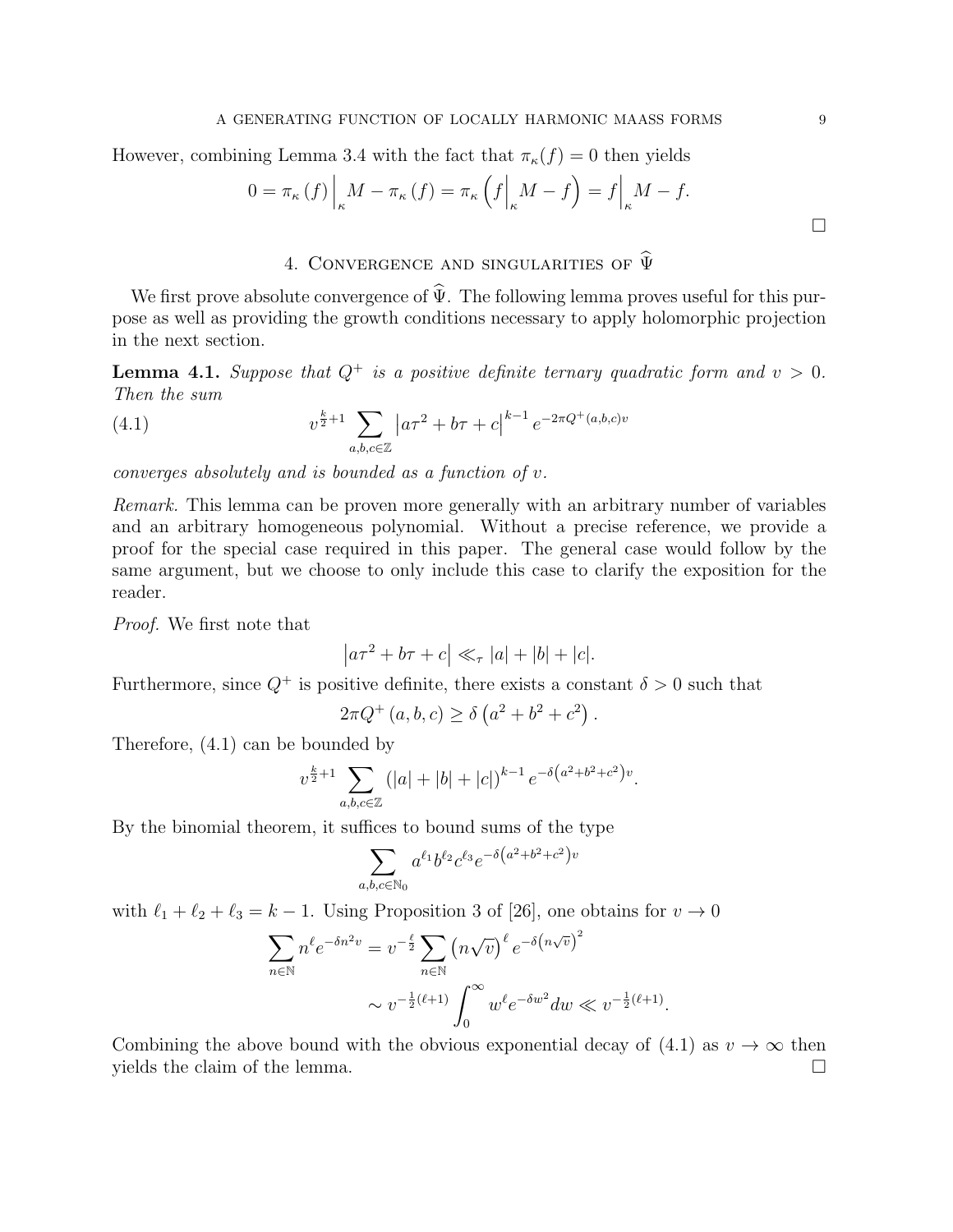**Proposition 4.2.** The sums defining the two summands  $\Psi$  and  $\Psi^*$  of  $\widehat{\Psi}$  in (1.2) converge absolutely.

*Proof.* By (4.6) and (4.11) of [3], one easily deduces that  $\mathcal{F}_D$  converges absolutely and grows at most polynomially as a function of  $D$ . Therefore  $\Psi$  converges absolutely.

We next move to showing the absolute convergence of  $\Psi^*$ . By the well known bound

$$
\Gamma\left(\frac{1}{2};r\right) \ll e^{-r} \qquad (r \ge 0).
$$

one obtains

(4.2) 
$$
\sum_{a,b,c \in \mathbb{Z}} |Q(\tau,1)|^{k-1} \Gamma\left(\frac{1}{2}; 4\pi Q_{\tau}^2 v\right) e^{-2\pi D v} \ll \sum_{a,b,c \in \mathbb{Z}} |Q(\tau,1)|^{k-1} e^{-2\pi v \left(D+2Q_{\tau}^2\right)}.
$$

However, (2.2) is positive definite, and hence Lemma 4.1 implies the absolute convergence of  $\Psi^*$ . . The contract of the contract of the contract of the contract of the contract of  $\Box$ 

We next rewrite  $\hat{\Psi}$  in terms of other special functions. In order to do so, we fix  $\tau_0 =$  $x_0 + iy_0 \in \mathbb{H}$ . For  $r \in \mathbb{R}$  we use the Gauss error function

$$
\mathrm{erf}(r) := \frac{2}{\sqrt{\pi}} \int_0^r e^{-t^2} dt
$$

to define

$$
g_k(r) := \frac{1}{\Gamma(k - \frac{1}{2})} \int_0^\infty \text{erf}\left(rt^{\frac{1}{2}}\right) e^{-t} t^{k - \frac{3}{2}} dt.
$$

We furthermore formally define

(4.3) 
$$
\Psi_1(\tau, z) := -\sum_{\substack{D \in \mathbb{Z} \\ Q \in \mathcal{Q}_D}} Q(\tau, 1)^{k-1} \left( \text{sgn} \left( Q_{\tau_0} \right) - \text{erf} \left( 2Q_\tau \sqrt{\pi v} \right) \right) e^{2\pi i D z}
$$

and

(4.4) 
$$
\Psi_2(\tau,z) := \sum_{\substack{D>0\\Q\in\mathcal{Q}_D}} Q(\tau,1)^{k-1} \left(\text{sgn}\left(Q_{\tau_0}\right) - g_k\left(\frac{Q_{\tau}}{\sqrt{D}}\right)\right) e^{2\pi i D z}.
$$

We then rewrite  $\hat{\Psi}$  in the following lemma.

**Lemma 4.3.** The sums  $\Psi_1$  and  $\Psi_2$  are absolutely convergent and

$$
\Psi = \Psi_1 + \Psi_2.
$$

Before proving Lemma 4.3, we first rewrite  $g_k$ .

Lemma 4.4. We have

$$
g_k(r) = \operatorname{sgn}(r) - \frac{2}{\beta \left(k - \frac{1}{2}, \frac{1}{2}\right)} \operatorname{sgn}(r) \psi_k\left(\frac{1}{1+r^2}\right).
$$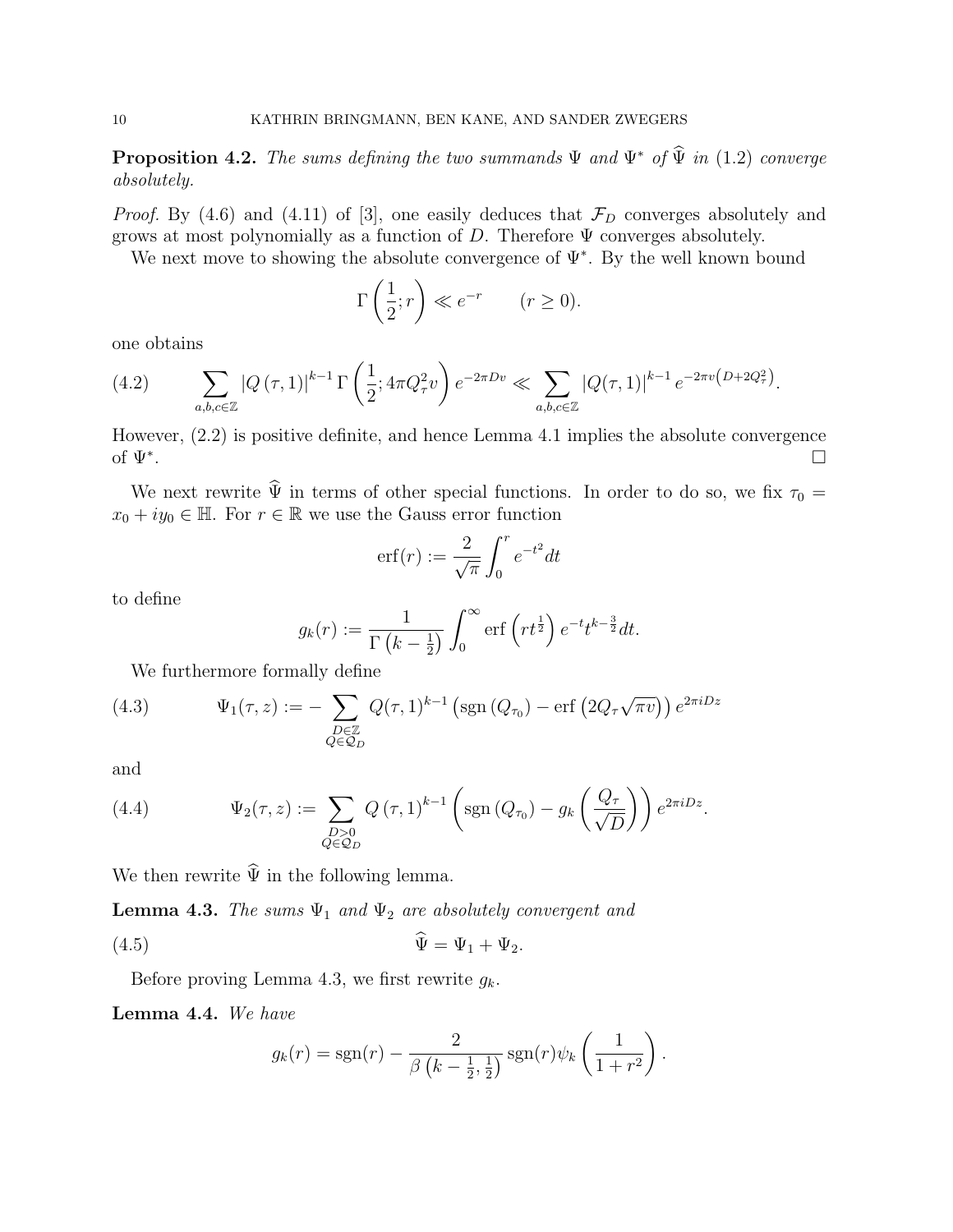Proof. Using the fact that

$$
\beta(a,b) = \frac{\Gamma(a)\Gamma(b)}{\Gamma(a+b)},
$$

we compute

(4.6) 
$$
g'_{k}(r) = \frac{2}{\beta \left(k - \frac{1}{2}, \frac{1}{2}\right) \left(1 + r^{2}\right)^{k}}.
$$

Moreover  $g_k(0) = 0$  since erf $(0) = 0$ . Thus

$$
g_k(r) = \frac{2 \operatorname{sgn}(r)}{\beta \left(k - \frac{1}{2}, \frac{1}{2}\right)} \int_0^{|r|} \frac{1}{\left(1 + t^2\right)^k} dt.
$$

Making the change of variables  $t \to \sqrt{\frac{1}{t} - 1}$  easily gives the claim of the lemma.

Proof of Lemma 4.3. First recall that

(4.7) 
$$
\operatorname{erf}(\sqrt{\pi}t) = \operatorname{sgn}(t) \left(1 - \frac{1}{\sqrt{\pi}} \Gamma\left(\frac{1}{2}; \pi t^2\right)\right).
$$

By Proposition 4.2 the function  $\hat{\Psi}$  converges absolutely. We add

(4.8) 
$$
\Psi_3(\tau, z) := \sum_{\substack{D \in \mathbb{Z} \\ Q \in \mathcal{Q}_D}} (\text{sgn}(Q_{\tau_0}) - \text{sgn}(Q_{\tau})) Q(\tau, 1)^{k-1} e^{2\pi i D z}
$$

to  $\Psi$  and subtract it from  $\Psi^*$ . We then compare the D-th Fourier coefficient (with respect to  $e^{2\pi i u}$  on both sides of (4.5). Combining (4.7) and Lemma 4.4, it remains to show that  $\Psi_3$  converges absolutely and that whenever  $D \leq 0$ 

$$
\operatorname{sgn}(Q_{\tau}) = \operatorname{sgn}(Q_{\tau_0}).
$$

To show absolute convergence, we rewrite (4.8) in the notation of Lemma 2.6 of [28] and then apply Lemma 4.1. We set  $q(a, b, c) = b^2 - 4ac$ ,  $c_1 = (-1, 2x, -|\tau|^2)$ , and  $c_2 =$  $(-1, 2x_0, -|\tau_0|^2)$ . Denoting the bilinear form associated to q by  $B(u_1, u_2) = q(u_1 + u_2)$  $q(u_1) - q(u_2)$ , one computes for  $w = (a, b, c)$ :

$$
q(c_1) = -4y^2 < 0,
$$
  
\n
$$
q(c_2) = -4y_0^2 < 0,
$$
  
\n
$$
B(c_1, w) = 4yQ_\tau,
$$
  
\n
$$
B(c_2, w) = 4y_0Q_{\tau_0},
$$
  
\n
$$
B(c_1, c_2) = -4(|\tau_0|^2 - 2xx_0 + |\tau|^2) < 0.
$$

By Lemma 2.6 of [28], the quadratic form

(4.10) 
$$
Q^{+}(w) := q(w) + \frac{B(c_1, c_2)}{4q(c_1)q(c_2) - B(c_1, c_2)^2}B(c_1, w) B(c_2, w)
$$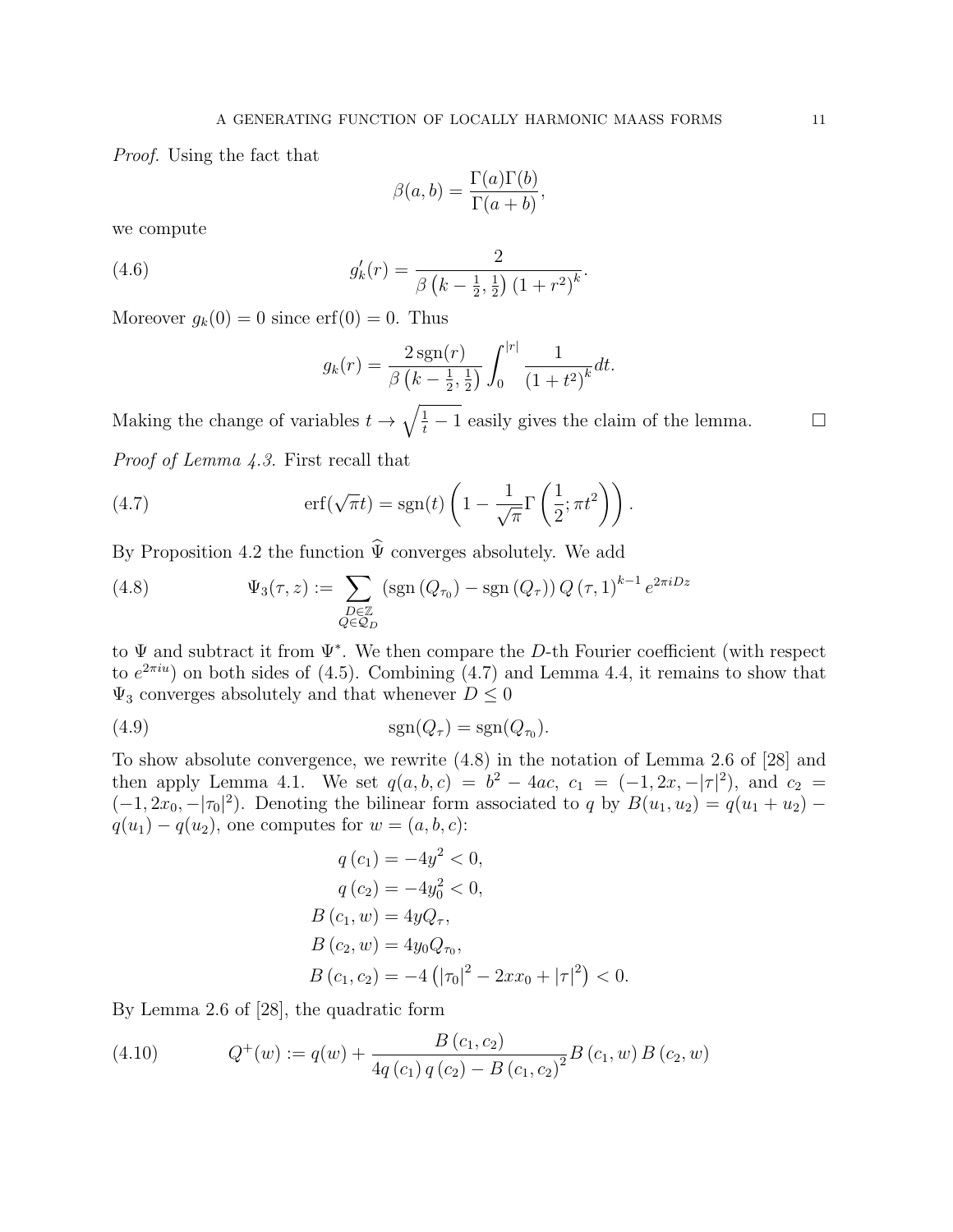is positive definite. Moreover, (2.13) of [28] implies that (4.11)

$$
\sum_{a,b,c \in \mathbb{Z}} |Q(\tau,1)|^{k-1} |\text{sgn}(Q_{\tau_0}) - \text{sgn}(Q_{\tau})| e^{-2\pi q(a,b,c)v} \ll \sum_{a,b,c \in \mathbb{Z}} |Q(\tau,1)|^{k-1} e^{-2\pi Q^+(a,b,c)v}.
$$

Since  $Q^+$  is positive definite, Lemma 4.1 implies that the above sum converges.

To obtain (4.9), we note that since  $Q^+(w)$  is positive definite, for every  $w \neq 0$  with  $q(w) \leq 0$  we have

$$
\frac{B(c_1, c_2)}{4q(c_1) q(c_2) - B(c_1, c_2)^2} B(c_1, w) B(c_2, w) > -q(w) \ge 0.
$$

Noting that  $B(c_1, c_2) < 0$  and for  $\tau \neq \tau_0$ 

$$
4q(c_1) q(c_2) - B(c_1, c_2)^2 = -16\left(\left(y_0^2 - y^2\right)^2 + 2\left(x - x_0\right)^2 \left(y_0^2 + y^2\right) + \left(x - x_0\right)^4\right) < 0,
$$

we have

$$
B(c_1, w) B(c_2, w) > 0.
$$

Thus we conclude that

$$
sgn(Q_{\tau}) = sgn(B(c_1, w)) = sgn(B(c_2, w)) = sgn(Q_{\tau_0}).
$$

 $\Box$ 

#### 5. Modularity and holomorphic projection

In this section, we prove Theorem 1.1 and Theorem 1.2. As indicated before Proposition 3.5, a key step in determining modularity is to use holomorphic projection. In order to do so, we first show that  $\Psi_1$  satisfies the growth conditions necessary to apply Lemma 3.4.

**Lemma 5.1.** The function  $v^{\frac{k}{2}+1}|\Psi_1(\tau,z)|$  is bounded.

*Proof.* Since  $\Psi_1 = \Psi^* - \Psi_3$ , it suffices to bound  $\Psi_3$  and  $\Psi^*$ . By (4.11) and Lemma 4.1,  $\Psi_3$  may be estimated against a constant times  $v^{-\frac{k}{2}-1}$ . We next bound  $\Psi^*$  by (4.2). Since  $(2.2)$  is positive definite, Lemma 4.1 concludes the proof.

By Lemma 5.1, we may now apply holomorphic projection in z to  $\Psi_1$ . If the dependence on  $\tau$  is clear, then we suppress it in what follows. We write

$$
\Psi_1(z) = \sum_{D \in \mathbb{Z}} c_D(v) e^{2\pi i D z},
$$

where

$$
c_D(v) := -\sum_{Q \in \mathcal{Q}_D} Q(\tau, 1)^{k-1} \left( \text{sgn}(Q_{\tau_0}) - \text{erf}\left( 2Q_\tau \sqrt{\pi v} \right) \right).
$$

Lemma 5.2. One has that

(5.1) 
$$
\Psi = \Psi_1 - \pi_{k+\frac{1}{2}}(\Psi_1).
$$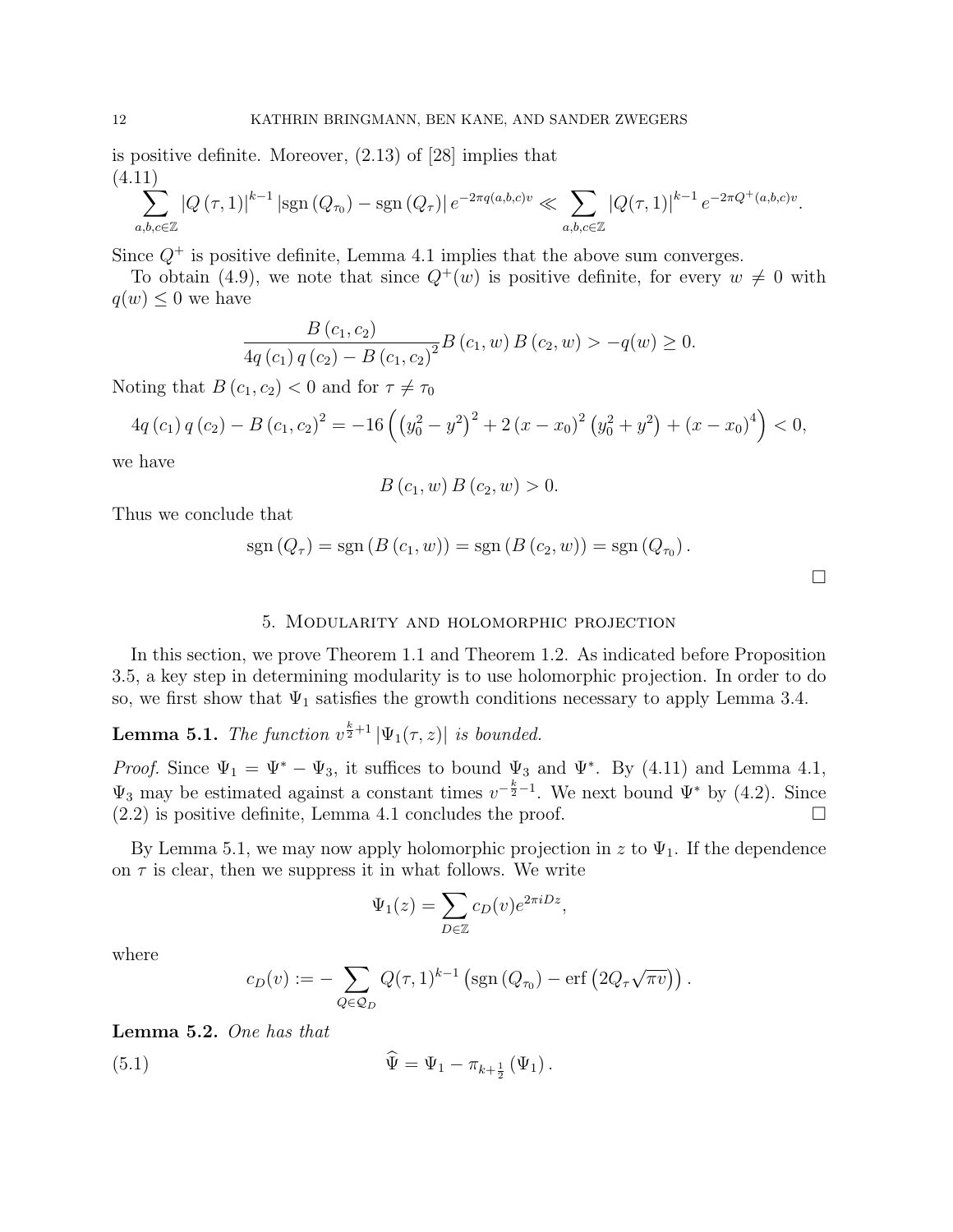Thus in particular

$$
\pi_{k+\frac{1}{2}}\left(\widehat{\Psi}\right)=0.
$$

*Proof.* By  $(4.5)$ , the lemma is equivalent to the statement that

$$
\pi_{k+\frac{1}{2}}\left(\Psi_1\right)=-\Psi_2.
$$

By Lemma 5.1 and Lemma 3.4, we may apply holomorphic projection to  $\Psi_1$  since  $k > 3$ . Using the definition (3.2) of holomorphic projection, we compute

$$
\pi_{k+\frac{1}{2}}(\Psi_1)(z) = \sum_{D \in \mathbb{N}} c_D e^{2\pi i D z}
$$

with

$$
c_D = \frac{(4\pi D)^{k-\frac{1}{2}}}{\Gamma(k-\frac{1}{2})} \int_0^\infty c_D(v) e^{-4\pi D v} v^{k-\frac{1}{2}} \frac{dv}{v}
$$
  
=  $-\frac{(4\pi D)^{k-\frac{1}{2}}}{\Gamma(k-\frac{1}{2})} \sum_{Q \in \mathcal{Q}_D} Q(\tau,1)^{k-1} \int_0^\infty \left(\text{sgn}\left(Q_{\tau_0}\right) - \text{erf}\left(2Q_\tau\sqrt{\pi v}\right)\right) e^{-4\pi D v} v^{k-\frac{1}{2}} \frac{dv}{v}.$ 

We consider both integrals separately. The first summand is evaluated immediately by using the integral representation of the gamma function and the result follows by the definition of  $g_k$ .

We now prove Theorem 1.2.

Proof of Theorem 1.2. Note that by Lemma 5.2

$$
L_z\left(\widehat{\Psi}(\tau,z)\right) = L_z\left(\Psi_1(\tau,z)\right),\,
$$

because  $\pi_{k+\frac{1}{2}}(\Psi_1)$  is holomorphic as a function of z. Hence (1.3) follows directly by

$$
\frac{d}{dr}\operatorname{erf}(r) = \frac{2}{\sqrt{\pi}}e^{-r^2}.
$$

In order to prove (1.4), we use Lemma 4.3 and apply  $L_{\tau}$  to  $\Psi_1$  and  $\Psi_2$ . Using the fact that

(5.2) 
$$
L_{\tau}(Q_{\tau}) = \frac{1}{2i}Q(\tau, 1),
$$

one obtains

$$
L_{\tau}(\Psi_1(\tau,z)) = -y^{2k}\Theta_2(\tau,z).
$$

Using  $(4.6)$  and  $(5.2)$ , a short calculation using  $(2.1)$  shows that

$$
L_{\tau}(\Psi_2(\tau,z)) = \frac{iy^{2k}}{\beta(k-\frac{1}{2},\frac{1}{2})}\Omega(-\overline{\tau},z).
$$

We now use the modularity of  $\Theta_1$  proven in Lemma 2.2 (1) to obtain Theorem 1.1.

 $\Box$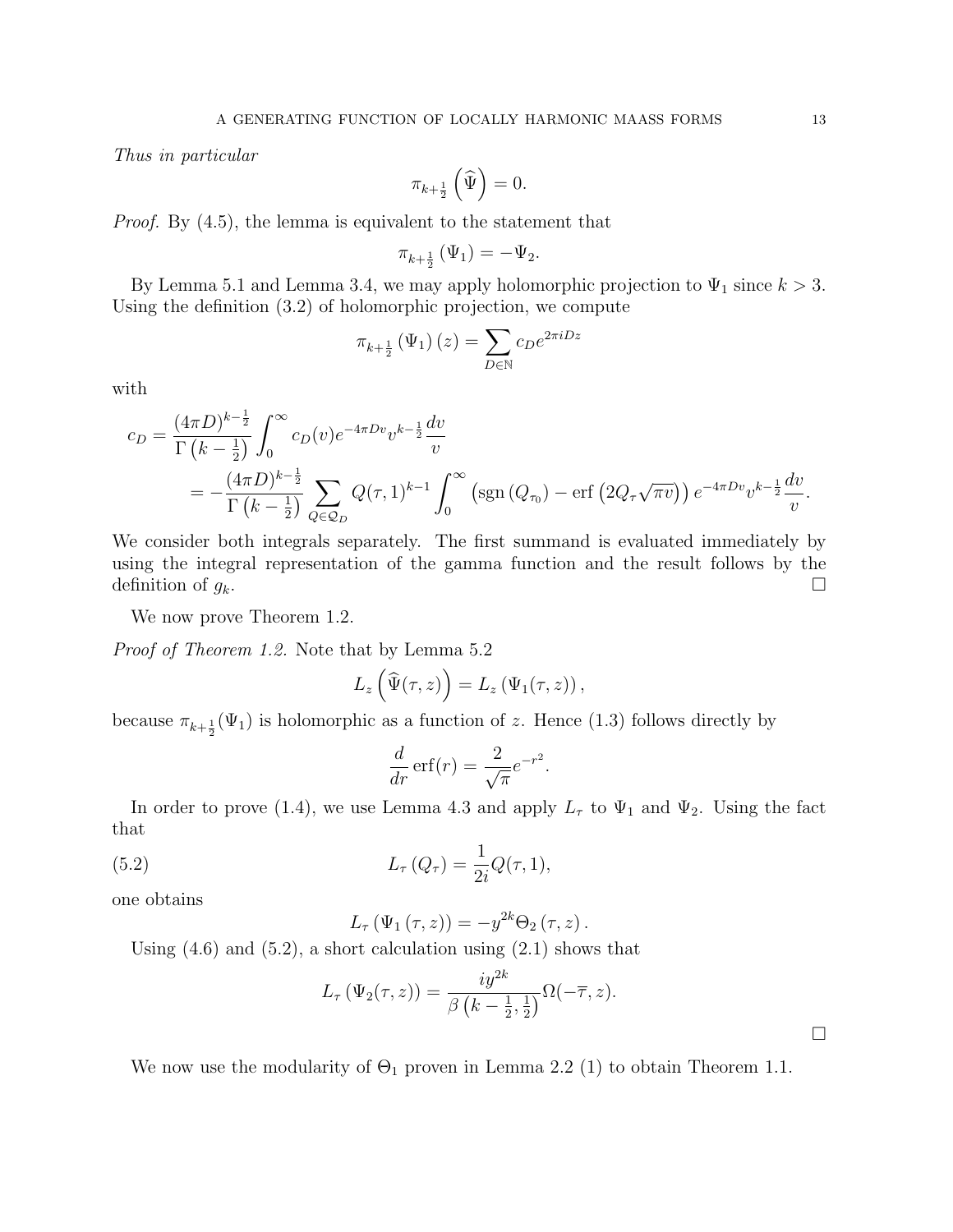Proof of Theorem 1.1. By Lemma 2.2 (1), we have that

$$
L_z(\Psi) \in \mathfrak{M}_{k-\frac{3}{2}}.
$$

Furthermore, by Lemma 5.2, we know that

$$
\pi_{k+\frac{1}{2}}\left(\widehat{\Psi}\right)=0.
$$

Now note that Lemma 3.4 implies that  $\pi_{k+\frac{1}{2}}(\Psi_1)$  satisfies the same growth conditions as  $\Psi_1$ . Hence Lemma 5.1 together with (5.1) implies that  $\hat{\Psi}$  satisfies the growth conditions necessary to apply Proposition 3.5 and we conclude that  $\hat{\Psi}$  is modular of weight  $k + \frac{1}{2}$  $rac{1}{2}$  in z. Recalling that  $k$  is even, a direct inspection of the Fourier expansion yields that Kohnen's plus space condition is satisfied.

The modularity in  $\tau$  follows by the same changes of variables given in the proof of Lemma 2.2. To complete the proof, we note that the function  $\Psi$  is real analytic due to the definitions  $(4.3)$  and  $(4.4)$  in the representation  $(4.5)$ .

 $\Box$ 

#### **REFERENCES**

- [1] G. Andrews, Partitions, Durfee symbols, and the Atkin–Garvan moments of ranks, Invent. Math. 169 (2007), 37–73.
- [2] K. Bringmann, On the explicit construction of higher deformations of partition statistics, Duke Math. J. 144 (2008), 195–233.
- [3] K. Bringmann, B. Kane, and W. Kohnen, *Locally harmonic Maass forms and rational period functions*, submitted for publication.
- [4] K. Bringmann, F. Garvan, and K. Mahlburg, Partition statistics and quasiharmonic Maass forms, Int. Math. Res. Not. 2009 (2009), 63–97.
- [5] K. Bringmann and K. Ono, The f(q) mock theta function conjecture and partition ranks, Invent. Math. **165** (2006), 243-266.
- [6] K. Bringmann and K. Ono, Arithmetic properties of coefficients of half-integral weight Maass-Poincaré series, Math. Ann. 337 (2007), 591–612.
- [7] K. Bringmann and K. Ono, Dyson's ranks and Maass forms, Ann. of Math. 171 (2010), 419–449.
- [8] J. Bruinier, J. Funke, and Ö. Imamoglu, Regularized theta liftings and periods of modular functions, preprint.
- [9] J. Bruinier, J. Funke, and  $\ddot{O}$ . Imamoglu, Rational period functions, singular automorphic forms, and theta lifts, in preparation.
- [10] J. Bruinier and K. Ono, *Heegner divisors, L-functions, and Maass forms*, Ann. of Math. **172** (2010), 2135–2181.
- [11] J. Bruinier and T. Yang, Faltings heights of CM cycles and derivatives of L-functions, Invent. Math. 177 (2009), 631–681.
- [12] K. Doi and H. Naganuma, On the algebraic curves uniformized by arithmetical automorphic functions, Ann. of Math. 86 (1967), 449–460.
- [13] T. Eguchi, H. Ooguri, and Y. Tachikawa, Notes on the K3 surface and the Mathieu group  $M_{24}$ , Exper. Math. **20** (2011), 91–96.
- [14] L. Hua, Harmonic analysis of functions of several complex variables in the classical domains, American Mathematical Society, 1980.
- [15] H. Klingen, Introductory lectures on Siegel modular forms, Cambridge University Press, 1990.